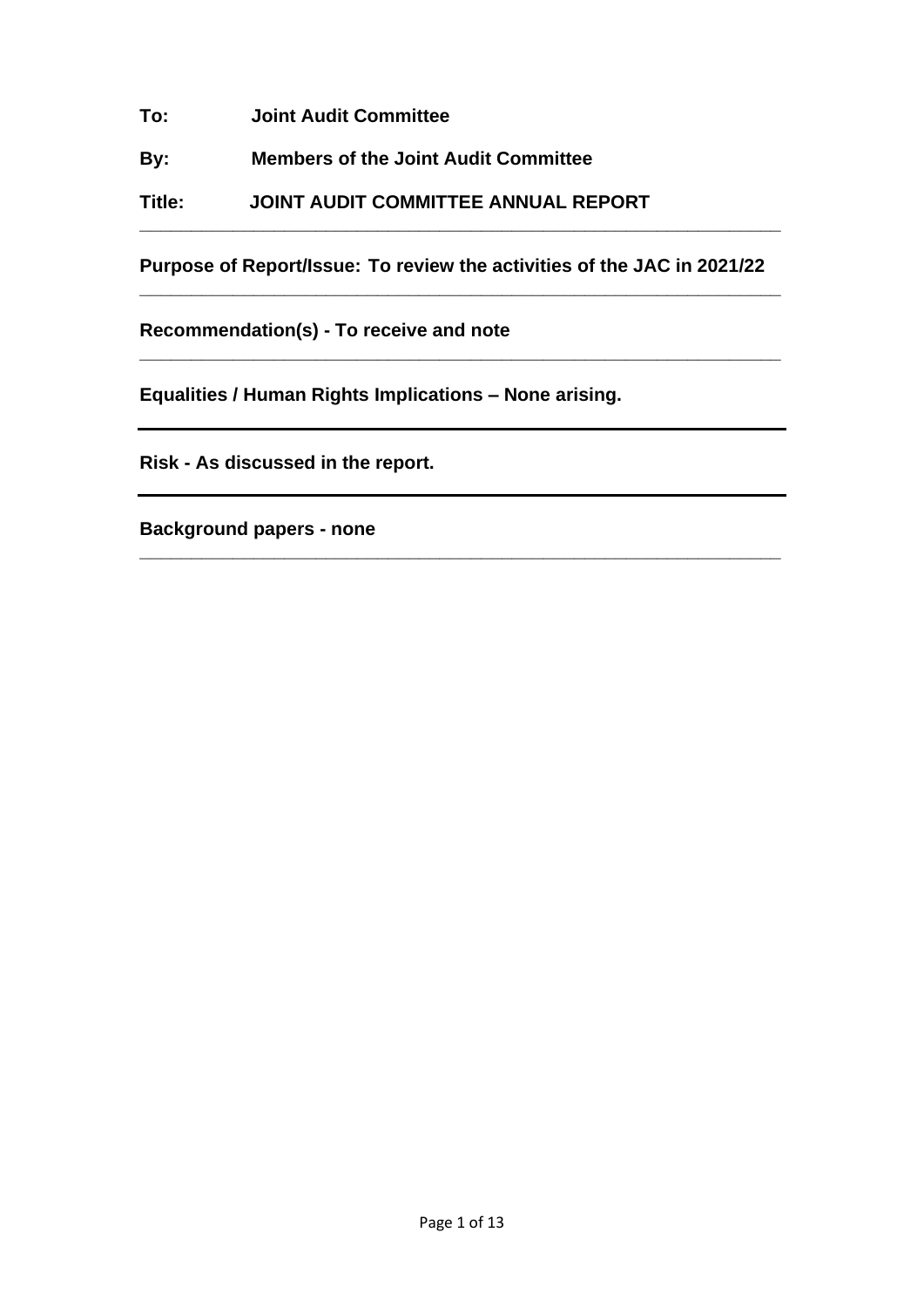# **Joint Audit Committee ANNUAL REPORT 2021/22**

**Annual Report 2021/22 from the Joint Audit Committee (JAC) to the Police and Crime Commissioner for Surrey (PCC) and the Chief Constable of Surrey Police (CC)**

## **TABLE OF CONTENTS**

| <b>Section</b> | <b>Title</b> | Page |
|----------------|--------------|------|
|                | Introduction |      |
|                | Finance      | C    |
| 3              | <b>Risk</b>  |      |
|                | Governance   |      |
| 5              | Conclusion   |      |

## **VERSION CONTROL**

| <b>Number</b> | <b>Description</b>                                  | <b>Date Issued</b> |
|---------------|-----------------------------------------------------|--------------------|
| 1.0           | Draft agreed by JAC                                 | 17-12-2021         |
| 1.1           | Incorporating comments from Force and OPCC          | 10-01-2022         |
| 2.0           | Report adopted by JAC for Jan 22 JAC                | 25-1-2022N.A.      |
| 3.0           | Timing for report changed to 31 <sup>st</sup> March | 29-3-2022          |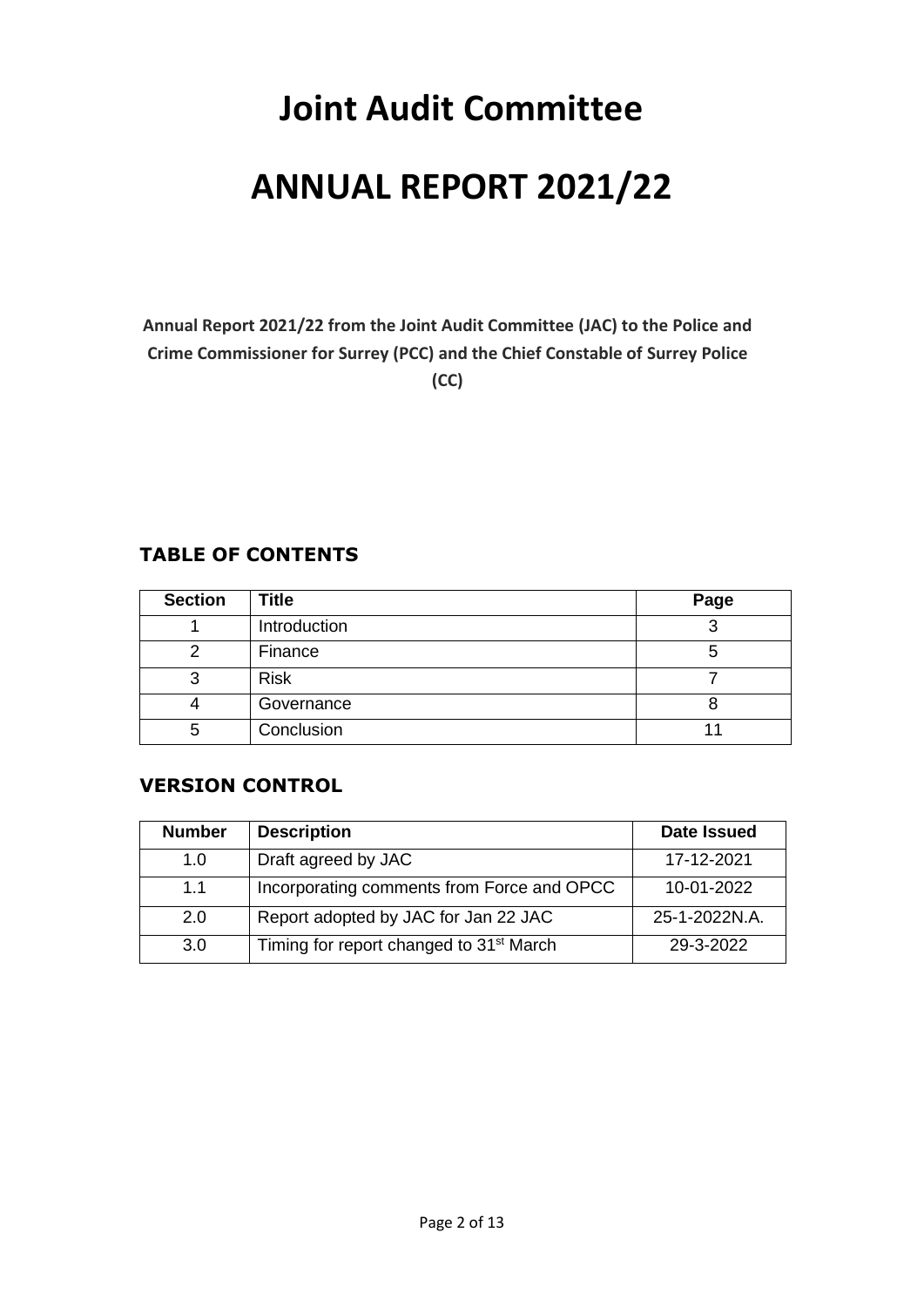## **1. INTRODUCTION**

## **1.1. Chair Review of Year**

2021 saw three new members recruited to the Joint Audit Committee and a new Chair appointed from existing members with plans to recruit a chair designate at the end of the 2021 to aid succession planning. The new team bring their own experience including risk, change, finance, operations, and governance and, with the established members, collectively developed a scope document outlining how the JAC would work most effectively which was welcomed by police colleagues.

Concerns at the start of the year about the standard of the risk register, relationship with auditors and interactions within the JAC and with police colleagues improved considerably with positive feedback from key stakeholders throughout 2021. In addition to attending JAC meetings, team members attended many Surrey Police and Office of the Police and Crime Commissioner (OPCC) meetings as observers gaining a broad understanding of the "business".

The year ended as it began with concerns about the way value for money (VFM) in relation to the EQUIP programme was treated in the year's audit report but with an additional concern about the robustness of the legacy ERP system used by Surrey Police.

To summarise, from the Chair's perspective, we have a well-balanced, challenging, and enthusiastic JAC who respect each other and their stakeholders' views and are making a real difference. This is a view that we believe to be echoed by police colleagues. 2021 has set an excellent foundation for the challenges of the next three years and has identified several key areas of focus for 2022.

## **1.2. Role and Purpose of the Joint Audit Committee**

The purpose of the JAC is to provide independent advice and recommendation to the PCC and CC on the adequacy of the governance and risk management frameworks, the internal audit control environment, and financial reporting. In this way it helps to ensure efficient, effective, and adequate assurance arrangements are in place. The JAC is enabled and required to have oversight of, and to provide independent review of, the effectiveness of governance assurance arrangements in place for

• the risk management framework,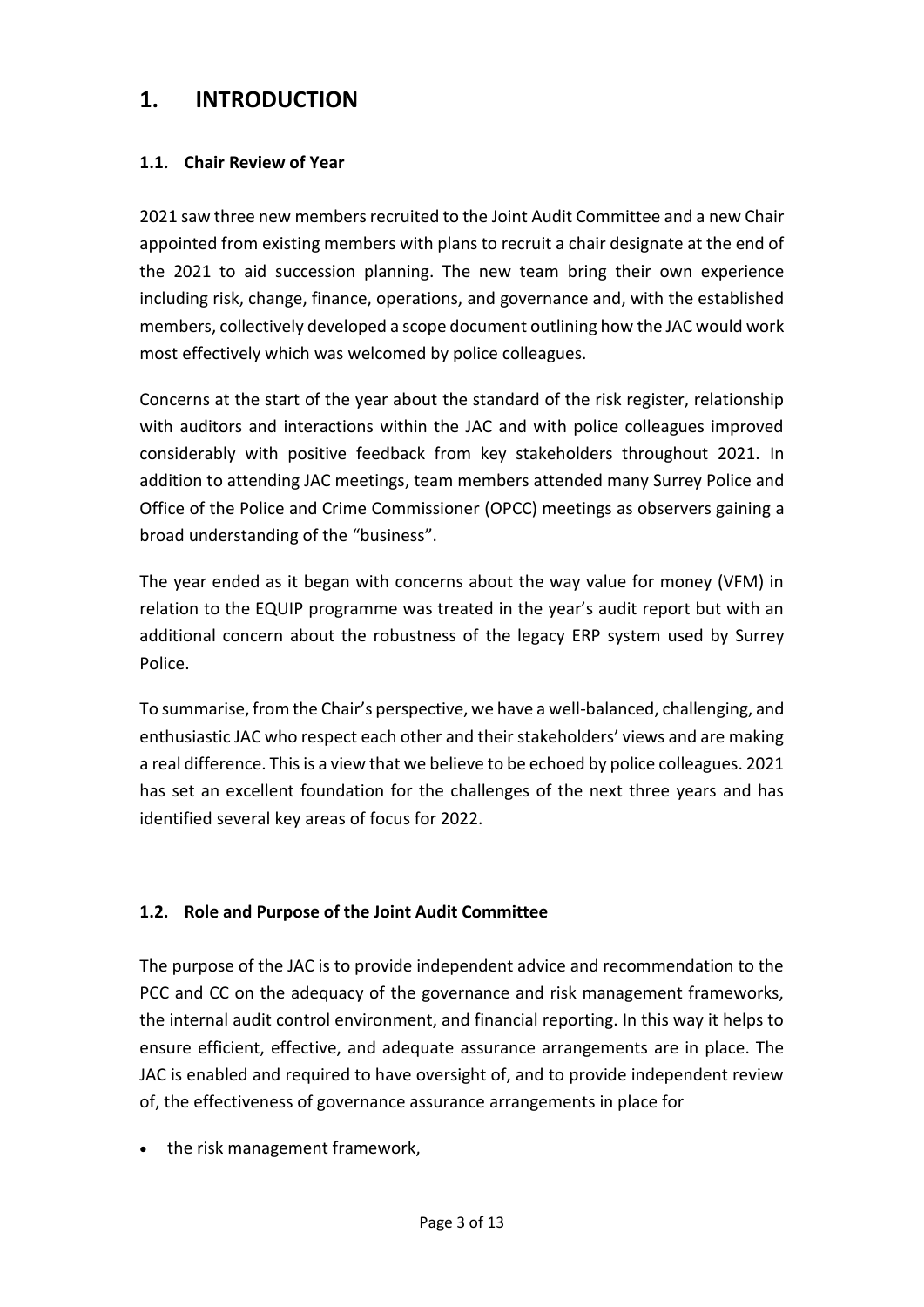- the internal control environment.
- financial reporting,
- annual governance processes,
- internal audit and external audit.

In this, our first Annual Assurance Report, we explain how the JAC has complied with its responsibilities during the year 2021 under three main headings: Finance, Risk and Governance. The report will cover the period  $1<sup>st</sup>$  April to  $31<sup>st</sup>$  March at the request of Surrey Police to coincide with preparation of governance statements. We have chosen to comment on the substantive issues leaving commentary to other matters in the publicly available meeting minutes for 2021.

## **1.3. Vote of Thanks and Welcome**

The year under review started with the departure of three long serving members of the Committee. The JAC would like to record its thanks for their contribution during their eight-year tenure. Three members continued their tenure for another 4 years one of whom who would be spending the next two years as Chair whilst a successor is appointed.

An induction session for new Committee members was conducted in early January 2021. The new members have enhanced the existing capability of the JAC, specifically around governance, risk and IT strategic skills. In light of the ongoing pandemic, all meetings during 2021 were held on Microsoft Teams. There was 100% attendance of Committee members. A member attended the CIPFA conference for Police Audit Committee members and all subsequent training courses with attendees disseminating learning to other members on a timely basis.

An overhaul of the structure of the JAC was undertaken. This included definitions of roles, introduction of new agenda items, interface points, removal of duplication from the work schedule and the creation of an Annual Planner providing evidence that the Committee met its responsibilities as set out in the Terms of Reference (TOR). A refresh of the TOR was undertaken to fully reflect CIPFA guidance. A new modus operandi was established based on an agenda of standing items and "calling forward" papers and minutes of meetings were without fail published within 2 weeks of each JAC meeting. To avoid duplication of effort, each member of the JAC was tasked with a specialist area and these roles were communicated to all stakeholders to allow maximum integration. A new meeting structure was created with a pre and post JAC meeting to ensure a unified approach and collective review of the individual efforts.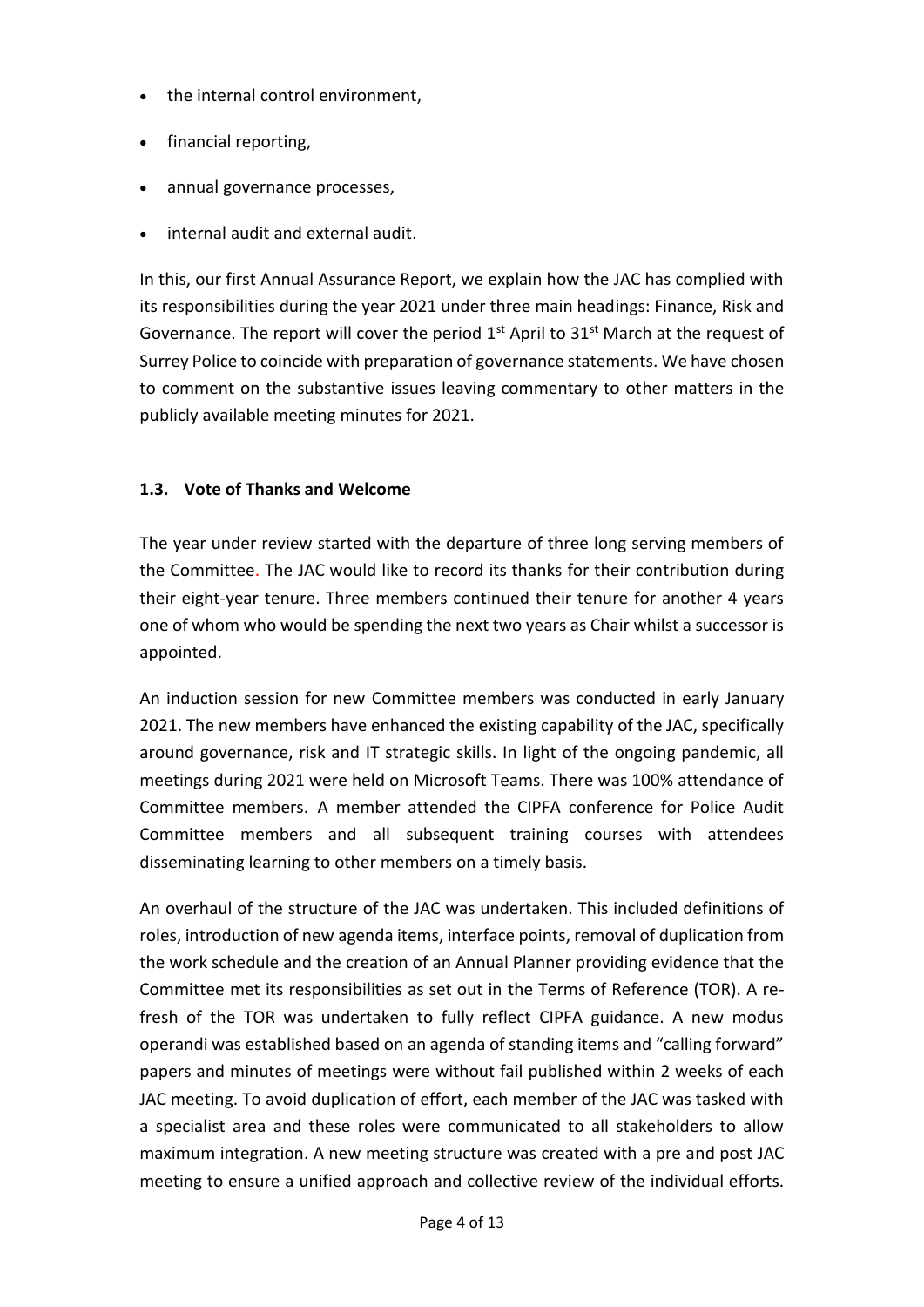This ensured effective assurance and efficient challenge. JAC members now regularly attend internal meetings on an observation basis only. It should be recognised that to work in this way members voluntarily commit significantly more days of effort over and above that which is required of the basic role – i.e. preparation and attendance at four meetings. When individual members of the Committee speak on behalf of the JAC they speak with the authority of the whole.

The JAC is committed to best practice and to improve the adequacy of its own governance practices. A 360 review took place with feedback from the PCC, CC and other senior members of management to the Chair. This review was conducted using the National Audit Office Audit and Risk Assurance Committee Effectiveness Checklist and included constructive feedback on performance from all Committee members. The JAC has developed a scope which is broader than just finances and risk and now has oversight of all the risks it is made aware of whether operational, reputational, supply chain or support. The CC and PCC welcomed this approach and commented that they appreciate the degree of challenge they and their teams are receiving. Further challenge to governance arrangements was encouraged. They both felt that the balance of the JAC was correct and that, as well as providing assurance, the expert advice provided was helpful. They consider the JAC approach to be collegiate, well integrated and that views are well presented. The JAC held an effectiveness review in early December and the collective view was that the new approach is working well, is interesting and professionally rewarding. It was agreed that the new methodology needs further definition during 2022 to aid future succession planning. Furthermore, there was recognition that the JAC need more awareness of corporate governance arrangements between the CC and OPCC.

During the year we said goodbye to David Munro and welcomed Lisa Townsend as the new PCC. A new post of Deputy PCC was created. We also welcomed the new Head of Corporate Development and the new CDIO. The JAC wishes to note its thanks to the outgoing PCC for his leadership and stewardship of the OPCC and the positive and collegiate working relationship with the JAC that he fostered. We look forward to continuing in this vein with the new PCC.

# **2.** FINANCE

## **2.1. General Observations**

The JAC gains material assurance from the audit and other oversight activities performed for the PCC and the Surrey Police by its internal and external auditors. We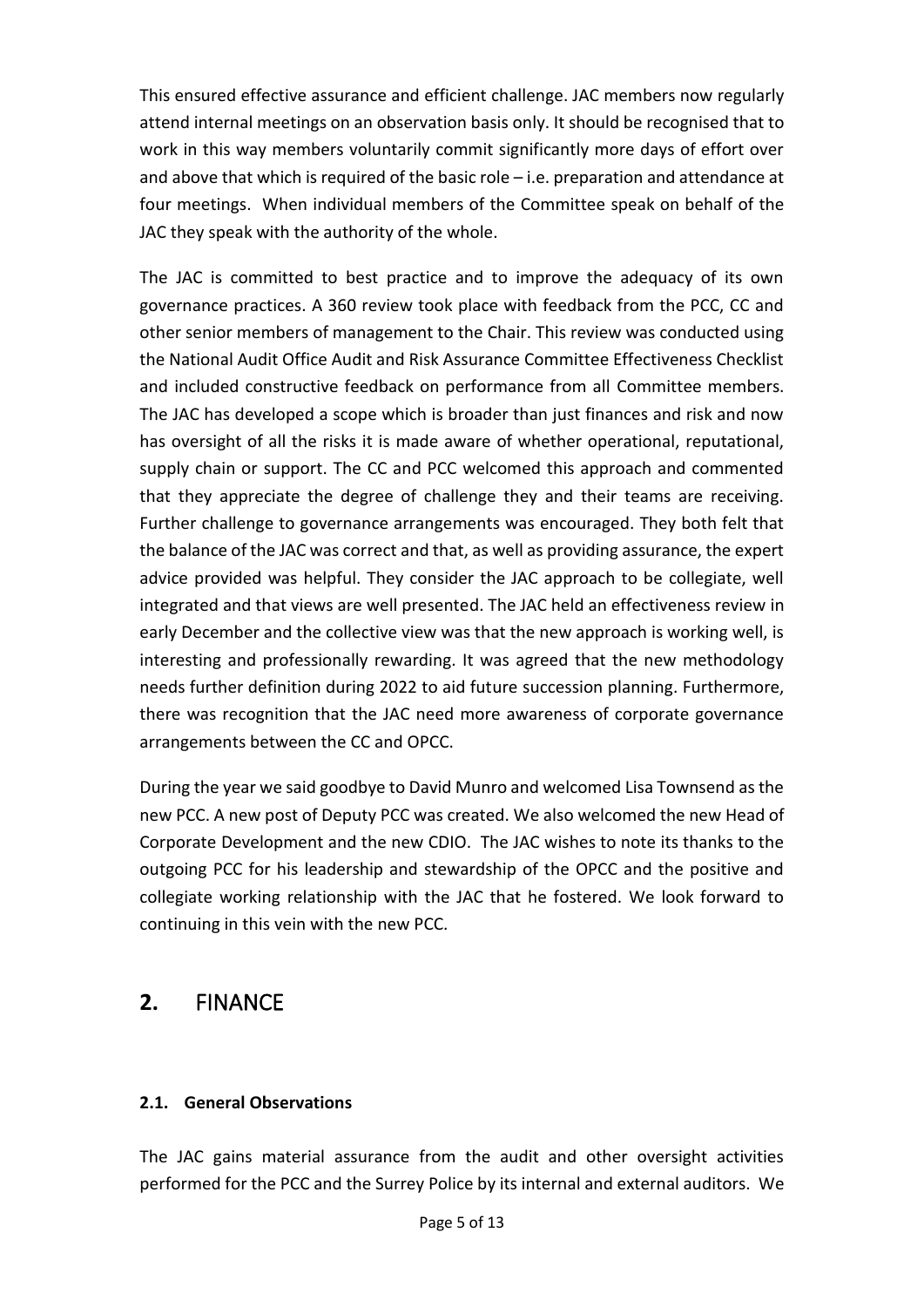wish to note that in our view relationships with and between both these parties have been strengthened during the year, including open and constructive conversations with the external auditors outside of the quarterly JAC meetings. We also provided our input to the Surrey Police response to the 'Consultation from PSAA on Auditor Appointments 2023/24'.

The year started with the JAC making a strong statement about the VFM opinion offered by external auditors EY for 2019/20. We noted that, similarly to over 90% of other local governments audits nationally, the external auditor, EY, had not been able to sign off the accounts and issue an audit certificate at the 30 September 2021 as originally planned - This was due to delays arising from the impact of Covid19, as well as within EY, gaining specialist assurance around pensions and property valuations, along with ongoing internal discussions regarding the value of EQUIP assets acquired during the year. The legacy ERP system did not help and led to some challenges for the Finance team.

The Covid19 difficulties of 2020 had continued into 2021 and we note the excellent working relationship with external audit staff in both organisations, notwithstanding these challenges. With the level of professionalism and commitment in the teams, it is expected that this strong relationship will continue, and we encourage both the PCC and CC to continue to foster this environment.

With regular updates regarding the progress of both the external and internal audit teams and following the receipt of the assurance opinion from EY, the Committee was satisfied that both the PCC's Chief Finance Officer and Surrey Police's Executive Director of Commercial and Financial Services have the necessary capability and capacity to ensure the proper administration of the PCC's and Surrey Police's financial affairs. The individuals involved, and the teams they lead have the experience and skills to overcome the systems challenges identified to the JAC and the Committee wish to commend them for their output during this challenging year.

The accounts for 2020/21 were not signed off by the external auditor until March 2022 but Surrey Police was still one of the earliest public bodies to have a signed off, true and fair, audit report for 2020/21 which is a significant achievement

## **2.2. Internal Audit**

The current Internal Auditors, Southern Internal Audit Partnership (SIAP), were appointed just over 2 years ago and were immediately recognised to be carrying out thorough audits resulting in many more observations. Historically, the interface with the JAC had been poor and the JAC appreciate the co-operation of the new Lead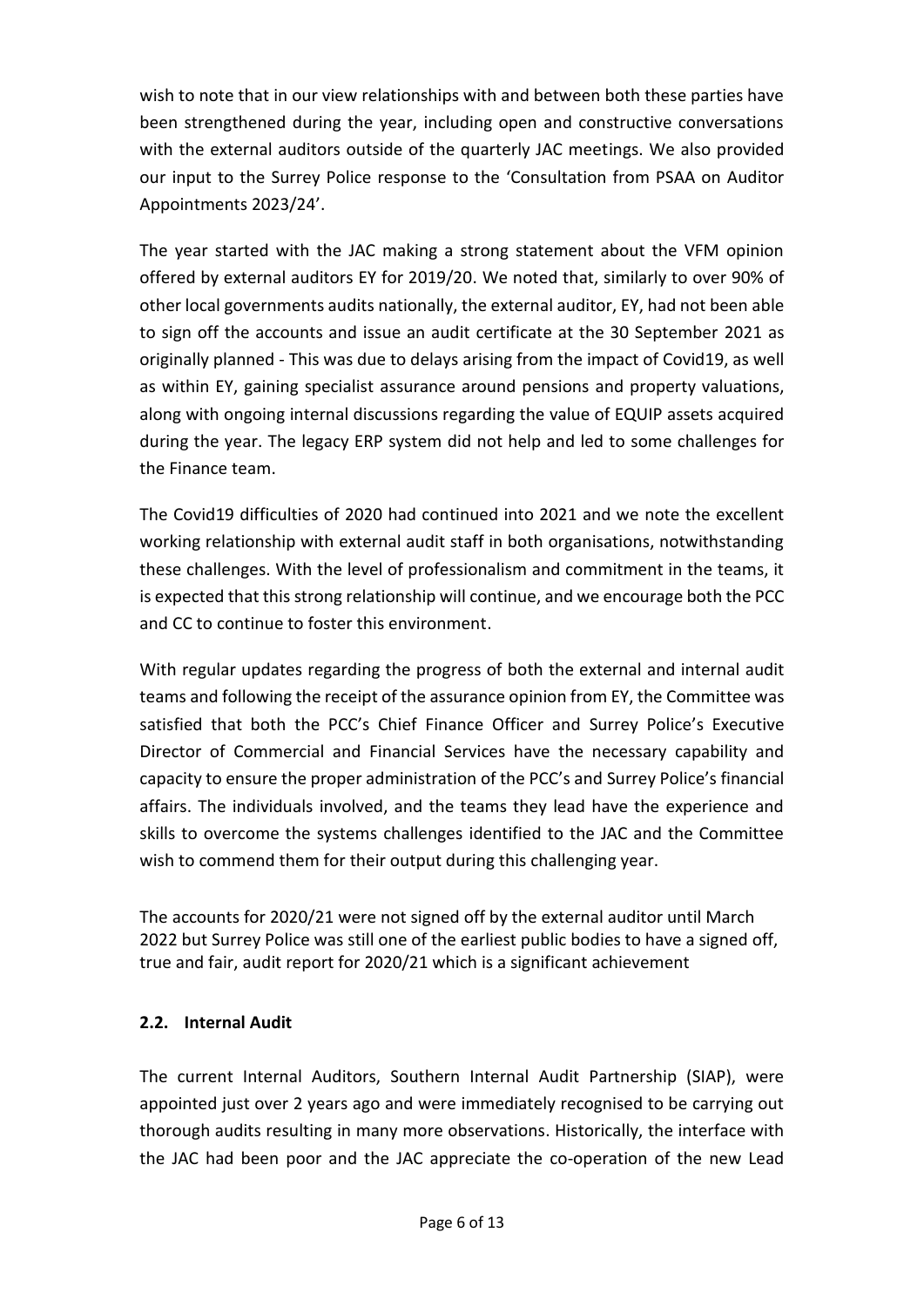Auditor in helping to build the current open relationship with the JAC which has benefited both parties.

During the year the JAC has sought to ensure that an appropriate program of internal audit has been put in place and reviewed the reported outcomes. At the start of the year the JAC were concerned about the limited audit opinions in the areas of IT, Estates, and procurement. However, significant improvements were made each month especially in IT where many actions were closed out expediently. The auditor looked in depth at the risk process and identified concerns which the JAC shared. These are to be addressed through a new risk process for Surrey Police intended to be implemented from January 2022 several months later than originally planned. At the July JAC, Internal Audit offered their opinion that they had "reasonable assurance" within their annual report which demonstrated good progress against the challenges at the start of the year. This was recognised by the JAC at the meeting. It was also noted by the JAC that the Force Internal Audit Recommendations Report, describing how they were dealing with actions, had become better aligned with actions and was easier to follow and monitor. The focus for 2022 will be on completing the remaining actions in a timely manner and continuing the improvement seen in 2021.

## **2.3. External Audit**

In April our new associate audit partner from EY attended her first meeting and in July gave her first observations. As part of their planning, they had identified 10 significant audit risks for the 2020/21 accounts and three new risks: risk of fraud in revenue recognition, cash flow preparation, and disposal. In accordance with establish practice they would review these areas during the audit. She also observed that the financial system within the legacy ERP system was "clunky", requiring workarounds. The need to bring forward the business case for a new ERP was further reinforced by EY as it would include an updated financial system. These deficiencies in the accounting systems were emphasised as EY reached their opinion to the surprise of the JAC as they had not previously appreciated the extent of the risk or impact. This will be a point of focus going forward. There was considerable debate between EY and JAC members about the valuation of EQUIP intangible assets, and the definition of VFM.

## **3.** RISK

Risk Management is a key area of focus for the JAC, Surrey Police and the OPCC. The Committee reviewed the quarterly reports it received regarding the strategic risk management systems and processes. The JAC questioned and challenged officers to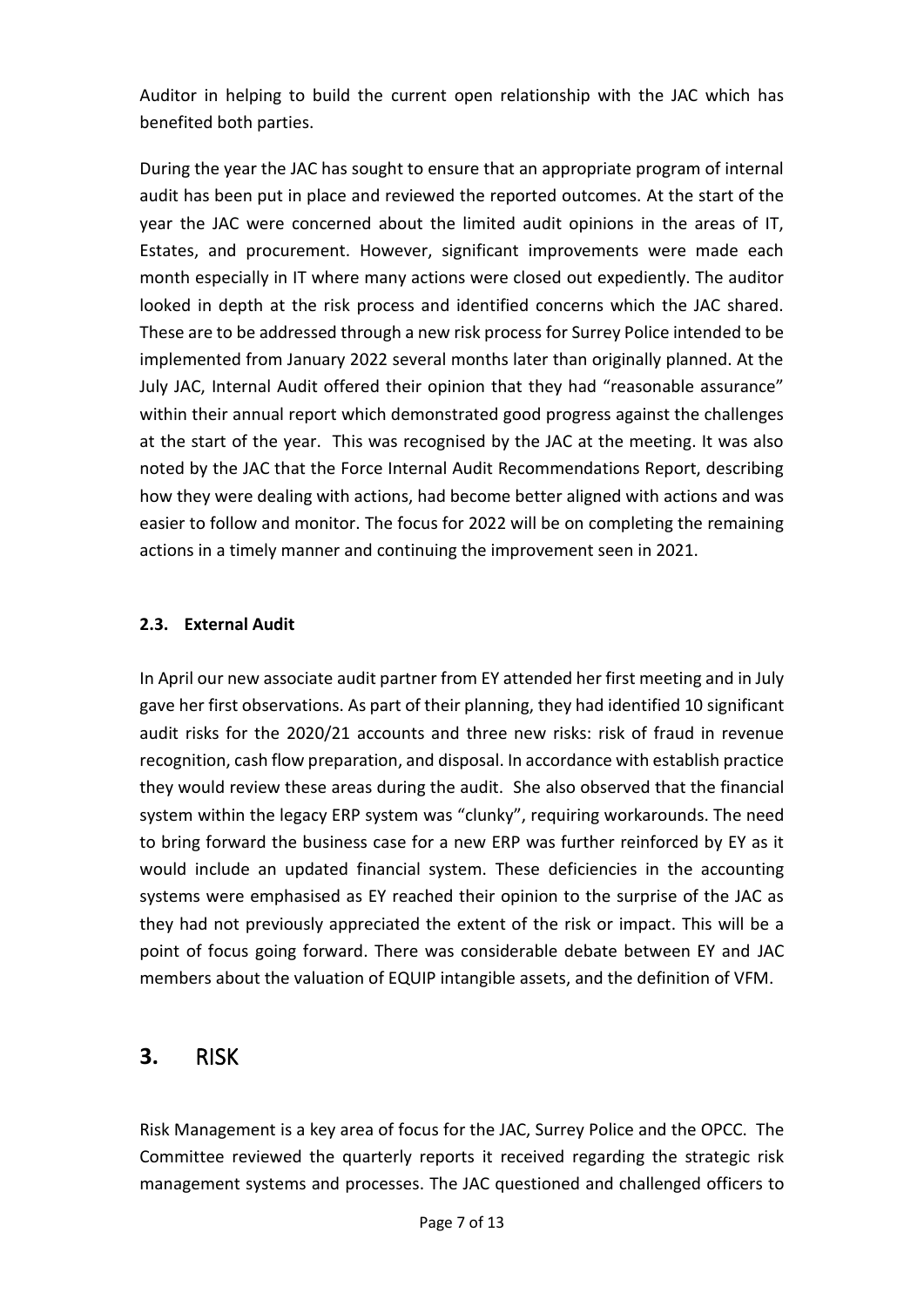ensure the Committee was appropriately appraised on all material existing and emerging corporate risks to ensure these are managed in a timely and effective manner. Risk reports and verbal updates supported the insight provided to the Committee in addition to which a JAC member has observed at Organisation Risk Board (ORB) meetings and the newly introduced annual Risk Assurance Day.

The JAC has provided challenge on whether the risk registers are capturing all risks on a timely basis and whether they are consistently deployed across the various Surrey Police/OPCC departments. Surrey Police and OPCC had already identified that the existing risk management tools are suboptimal in supporting the Force's risk management processes. There is a well progressed project aiming to deliver a new risk management system with enhanced reporting capabilities. The new system and supporting management regime will represent a considerable improvement on the previous approach. The JAC expects that enhanced reports will improve its ability to monitor risk management processes and welcomes this improvement to the risk management framework. It is also expected that the major risks from this process will provide a useful and consistent tool for senior management meetings

# **4.** GOVERNANCE

## **4.1. Annual Governance Process**

The JAC played a constructive role in understanding the local governance framework and the production of annual governance statements. The Committee noted the comprehensive summary of governance arrangements and requested that these be enhanced with a more detailed explanation of outcomes in future reports. It was noted that, while the documents themselves were appropriate and compliant with CIPFA guidance, their formality was not conducive to distribution further down the organisation. It was agreed that a review into how to make the governance documents more accessible was appropriate. This will be a focus of the JAC in 2022.

## **4.2. Health & Safety**

The JAC were concerned that the H&S paper they received every 6 months had excellent statistics but did not present identified risks. The JAC were invited to attend the joint Force H&S Board where health and safety risks are reviewed and it was agreed that a version of the Surrey part of this risk register, plus an analysis of underlying causes within accident and incident categories would be presented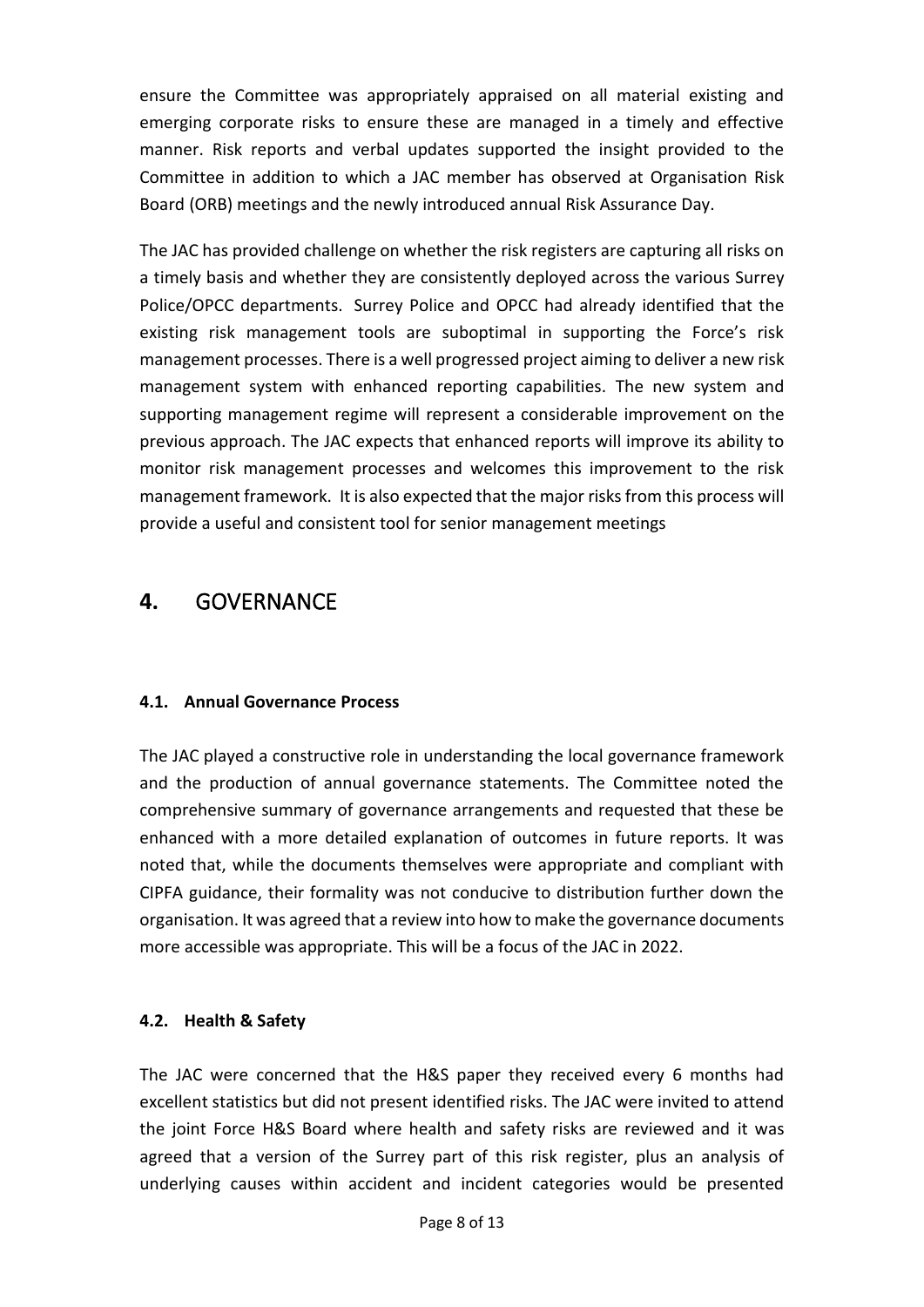annually to the JAC commencing January 2022. However, this was not forthcoming, and the January meeting focused on issues of non-conformance raised by the JAC which the OPCC had not been aware of. These concerned activities in the Estates and Facilities Management area and it was reassuring to see the PCC take this up after the meeting with a positive response from the CC. Although at end March 2022 the issues were not fully resolved the review process and weekly reporting on progress gave confidence the issues were being taken seriously and would be resolved

In future the new style report and analysis of underlying causes of various incidents will give the JAC greater assurance that risks are being managed and ultimately should be a product of the new risk process. There was little discussion during the year on sustainability and the environment and this is a subject the JAC will be probing in 2022.

## **4.3. Equality, Diversity & Inclusion**

It was noted that a new user-friendly whistleblowing guide was being introduced and it will be interesting to see how that has impacted the number of reports. In response to the Sarah Everard case, the JAC suggested that a Speak-Up policy be investigated to supplement and enhance the current Whistleblowing arrangements. The JAC noted with great interest feedback they were provided on EDI during the year and this has led to a thirst for more knowledge and information.

The JAC received their first report on the EDI policy at the January 2022 meeting and were very impressed with the content but did have concerns about how the effectiveness will be demonstrated in future and how the policy will be communicated to relevant stakeholder groups. They were assured that checks and reviews regularly take place and the JAC look forward to hearing more about the results during 2022/23 when they will be looking in detail at data provided to gain assurance that the policy is delivering measurable results.

## **4.4. Building the Future (BTF) Programme**

BTF, the programme of development of a modernised headquarters and new ways of working, linked with the wider Estates strategy, is by far the largest programme facing Surrey Police. BTF was managed through a governance process at which JAC representation was invited, and the programme itself is delivered through a structured industry standard method. Following design work on the proposed Leatherhead HQ site, a major checkpoint, and an external financial review by CIPFA, recommended and commissioned by the Executive Director of Commercial and Financial Services, confirmed that a review to examine suitability of the current proposals should be progressed. That review has concluded that redevelopment of Mount Browne be the preferred solution.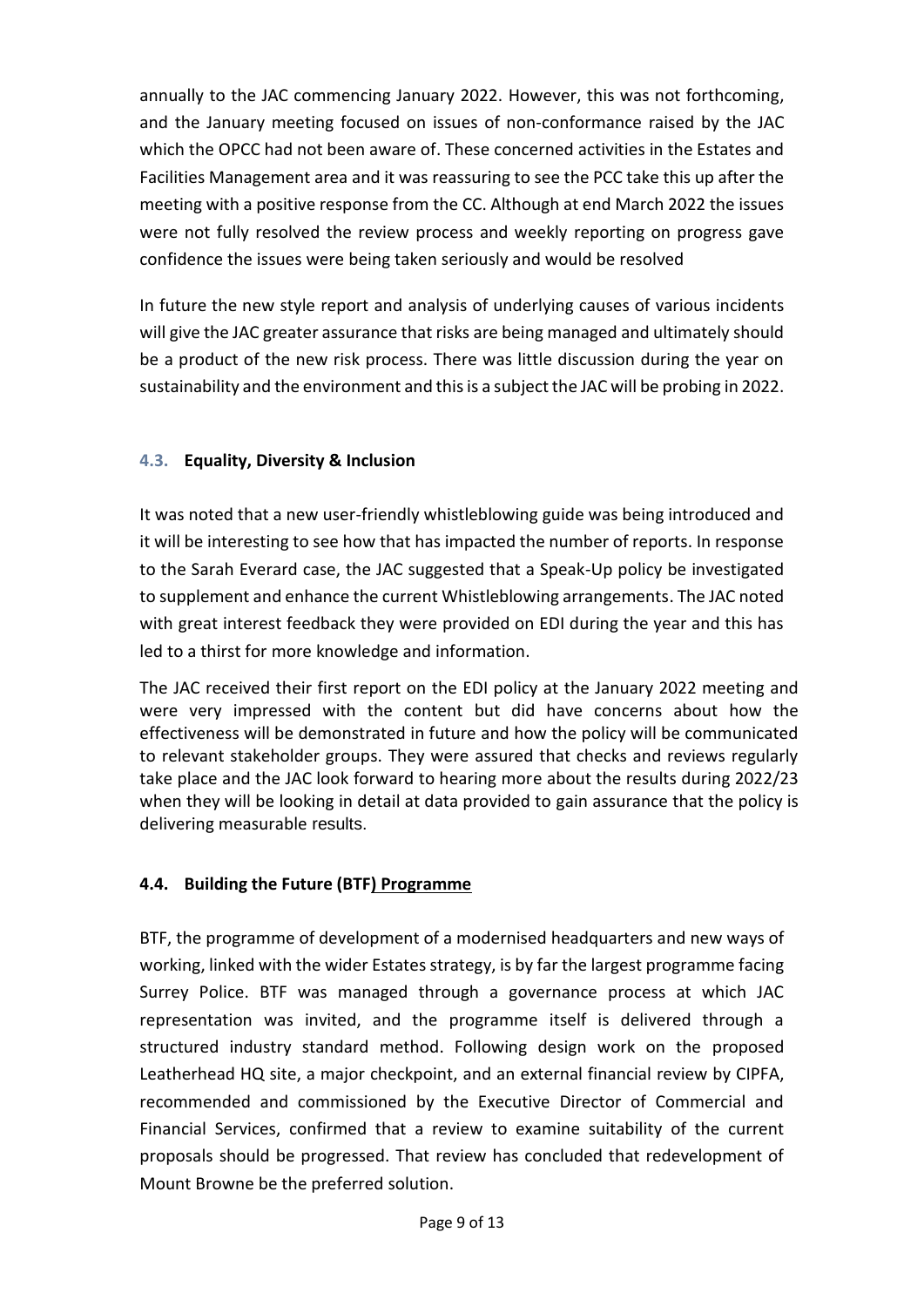The JAC has observed and is pleased to note that risk management has been integral to the management of the programme and that the BTF programme has been open to feedback and adapted its approach. The fact that the external review has been undertaken demonstrates the governance working correctly, in the JAC's opinion, as well as demonstrating a willingness to take a difficult, major strategic decision based on an assessment of the risks and finances rather than any confirmation bias which can be common once major programmes are under way.

The JAC questioned whether the decision to cease work on a Leatherhead HQ could have been taken earlier avoiding such costs as have been incurred to date. However, until the design work had been taken to the level it has the JAC was advised that it was not possible to calculate the costs to the degree of accuracy required to highlight any financial risks with the original business case. Furthermore, the JAC understands there can be re-use of some work undertaken to date. The JAC looks forward to continued involvement with the Mount Browne redevelopment which will be the most significant programme facing Surrey Police in coming years.

## **4.5. EQUIP ERP Programme**

The EQUIP programme exercised the JAC considerably during 2021: in particular the need to understand the lessons learnt from the programme. When the lessons learnt were provided to the JAC they appeared comprehensive and sensible with no attempt to hide the issues that had occurred although it was noted that best practice is to evolve lessons learned as a dynamic process throughout major projects not as a review at the end. The JAC's view is that the challenge for the force will be embedding those lessons to ensure they can be applied to all future programmes: best achieved by allocating project ownership, defining project and programme checklists used during project and programme initiation, ensuring governance has the requisite checkpoints and controls to catch project and programme issues before they spiral, and the conduct of expert, external reviews at key programme stages.

The JAC noted the decision to attribute value to the EQUIP assets on the balance sheet, despite the extent to which those assets could be re-used or the agreement to a revised ERP strategy which embedded those assets being unclear. The JAC understands the reasoning behind that decision agreed by Surrey Police Finance Team with the auditors (i.e., that some of the assets are being used and will be used in the future) but remains of the opinion that in the absence of a confirmed ERP strategy identifying the extent of any re-use it would have been more prudent to fully writeoff those assets. The JAC does recognize however that they have been written down by 50%. Although the cost of EQUIP to Surrey Police is appropriately disclosed in the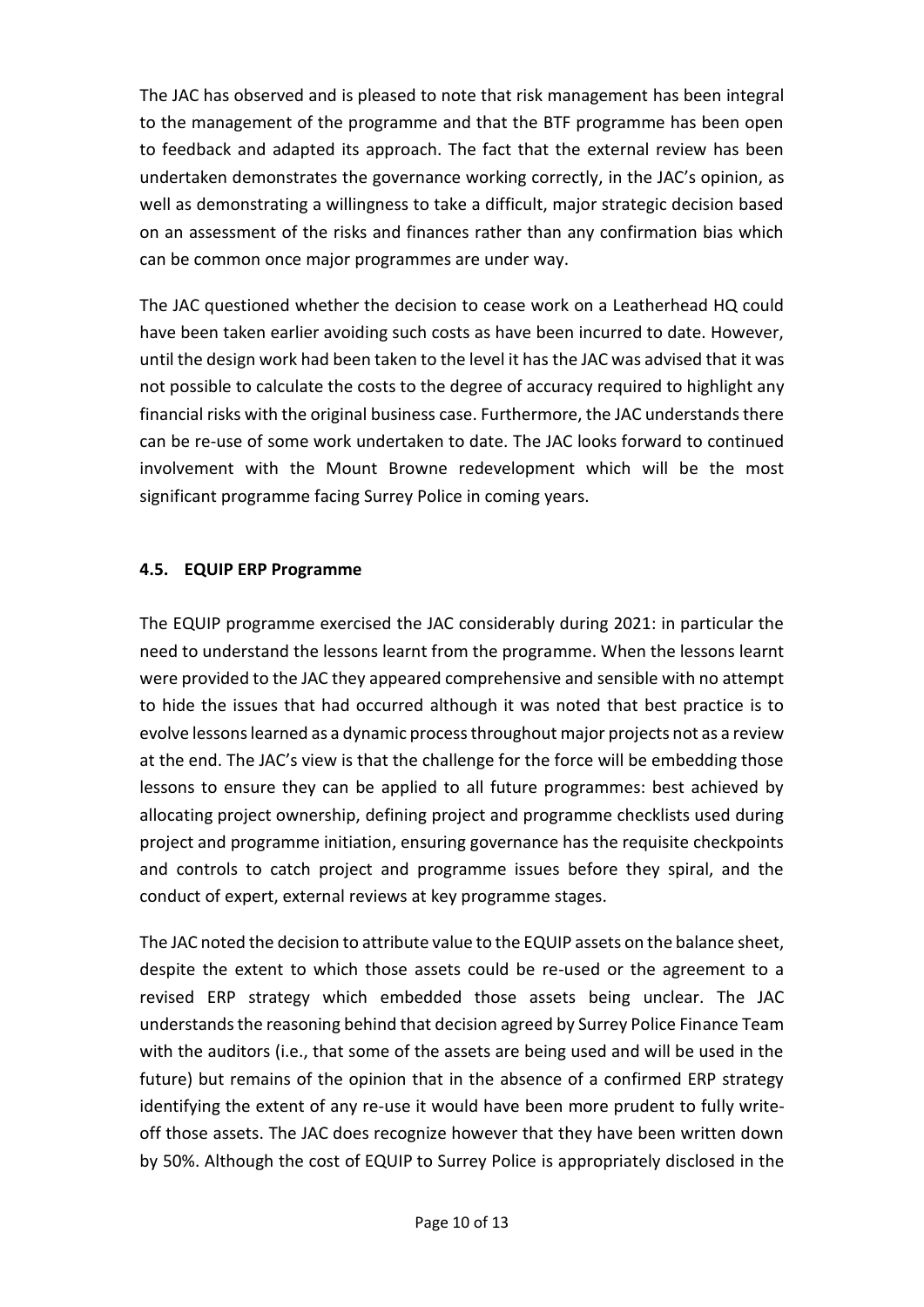Accounts, the JAC felt that the Notes to the Accounts could have made it much clearer to the reader that the £8.56m of project costs incurred had ultimately delivered very little to date.

The JAC had supported the external auditor's intention to issue an unqualified opinion on the accounts and the VFM opinion for 2020/21. However, although the auditor included a specific review of the cessation of the EQUIP project as part of their VFM work, the JAC repeated its previously expressed view that elements of the project management and governance over the life of the EQUIP project should be considered *as a weakness and that an assessment of 'value for money' should have been based on whether the project had delivered a positive outcome, and not just whether governance processes existed, especially where significant costs had been incurred resulting in apparently minimal benefits*

Information Technology has been the largest area of risk identified by Internal Audit. The Force's IT estate is extensive, diverse, and in some cases unsupported, as well as being managed through a shared service with Sussex. The JAC is pleased that Internal Audit recommendations are being taken seriously, regularly reported against, action being taken, and progress made. However, the new CDIO (Chief Digital and Information Officer) has a challenging job to frame a strategy to modernise the IT estate while ensuring that the Force is protected from cybersecurity attacks and the JAC is keen to understand that wider technology strategy, and in particular a holistic view of technology risk, during 2022.

## **4.6. Business continuity management**

The JAC was satisfied that the business continuity management processes were fit for purpose for the OPCC having been robustly tested during the pandemic. It was noted that there was very little accessible detail about the Force business continuity plans and it was requested that this be included at the next annual review.

## **4.7. Contract Breaches and Waivers**

The JAC noted the improvements in compliance with contract and procurement processes during the year as shown by a significant reduction in reported breaches and waivers.